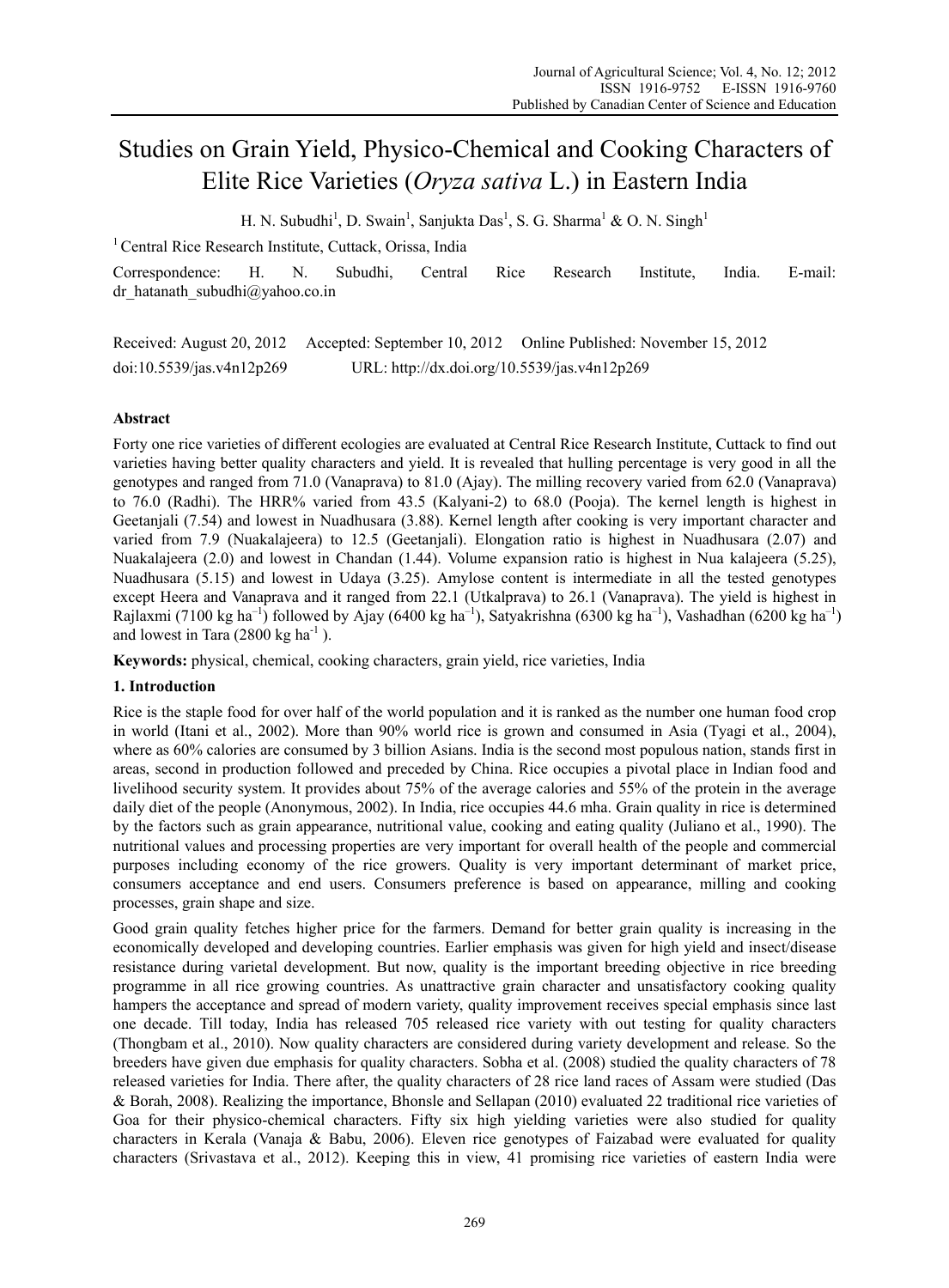evaluated for quality characters to find out better genotypes to be used as donors in breeding programme and popularized among the farmers.

## **2. Materials and Methods**

## *2.1 Experimental Location and Materials*

This experiment was conducted in 2008 and 2009 wet seasons at the experimental farm of Central Rice Research Institute, Cuttack. 41 high yielding rice varieties viz. 5 upland varieties (Kalinga-3, Vandana, Vanaprava, Heera, Kalyni-2), 15 irrigated varieties (Kshira, Indira, Shaktiman, Radhi, Tara, Tapaswini, Saket-4, Ratna, Udaya, Supriya, Naveen, Samalei, Chandan, Chandrama, Satyakrishna), 13 lowland varieties (CR1014, Pooja, Padmini, Utkalprava, Lunishree, Panidhan, Gayatri, Tulsi, Durga, Sarala, Savitri, Varshadhan, Hanseswari), 4 aromatic varieties (Geetanjali, Ketekijoha, Nuadhusara, Nuakalajeera), 2 quality rice varieties (Lalat, BPT-5204) and 2 hybrids (Ajay, Rajlaxmi) developed for the Orissa state were transplanted with BPT-5204 as local check (Table 2). 25 days old seedlings were transplanted in Randomized Block Design with three replications and spacing was 15x20cm. The recommended dose of N: P: K (80:40:40) was applied.

## *2.2 Methods*

After three months of harvest, samples were cleaned thoroughly using winnower to remove the chaff and other foreign matters and dried in hot air oven up to 12-14% moisture content. Analysis of all traits were done in two replications.

## 2.2.1 Physical Properties

Kernel length, kernel breadth and length breadth ratio were measured by dial micrometer (Ramiah, 1969). Hulling and milling were done by using standard rice huller (Satake Thuzja) and rice polisher (Satake TMO5A) respectively. After cleaning and weighing the dehusked kernel (brown rice) hulling % was calculated. Dehusked kernels were polished to remove bran and milling percent was calculated.

## 2.2.2 Chemical Properties

Alkali spreading value was analyzed (Little et al., 1958). Amylose content was analyzed following Juliano (1971).

## 2.2.3 Cooking Characters

Water uptake and volume expansion ratio were calculated (Anonymous, 2004; Beachell & Stansel, 1963). Similarly kernel length after cooking and elongation ratio were measured following Azeez and Shafi (1966). The grain yield was recorded on plot basis and converted to per hectare. All the pooled data were analyzed (K. A. Gomez & A. A. Gomez, 1984).

### **3. Results**

## *3.1 Milling Characters*

The analysis of variance showed highly significant value for each characters (Table 1).

Table 1: Analysis of variance for 12 quality characters

| Source of variation |             |            |        |  |  |
|---------------------|-------------|------------|--------|--|--|
| Characters          | Replication | Genotypes  | Error  |  |  |
| Hulling $(\%)$      | 0.923       | $8.108**$  | 0.986  |  |  |
| Milling $(\%)$      | 9.155       | $20.240**$ | 10.513 |  |  |
| HRR $(\%)$          | 0.901       | 83.528**   | 5.051  |  |  |
| $KL$ (mm)           | 0.044       | $1.257**$  | 0.017  |  |  |
| $KB$ (mm)           | 0.002       | $0.129**$  | 0.002  |  |  |
| L/B                 | 0.008       | $0.537**$  | 0.008  |  |  |
| Water uptake        | 82.0        | 6676.82**  | 350.75 |  |  |
| ASV                 | 0.076       | $2.712**$  | 0.018  |  |  |
| <b>KLAC</b>         | 0.102       | 2.310**    | 0.039  |  |  |
| <b>VER</b>          | 0.206       | $0.379**$  | 0.076  |  |  |
| ER                  | 0.002       | $0.036**$  | 0.001  |  |  |
| AC(%)               | 0.110       | $2.173**$  | 0.289  |  |  |

Note: \*, \*\* significant at 5% and 1% level respectively.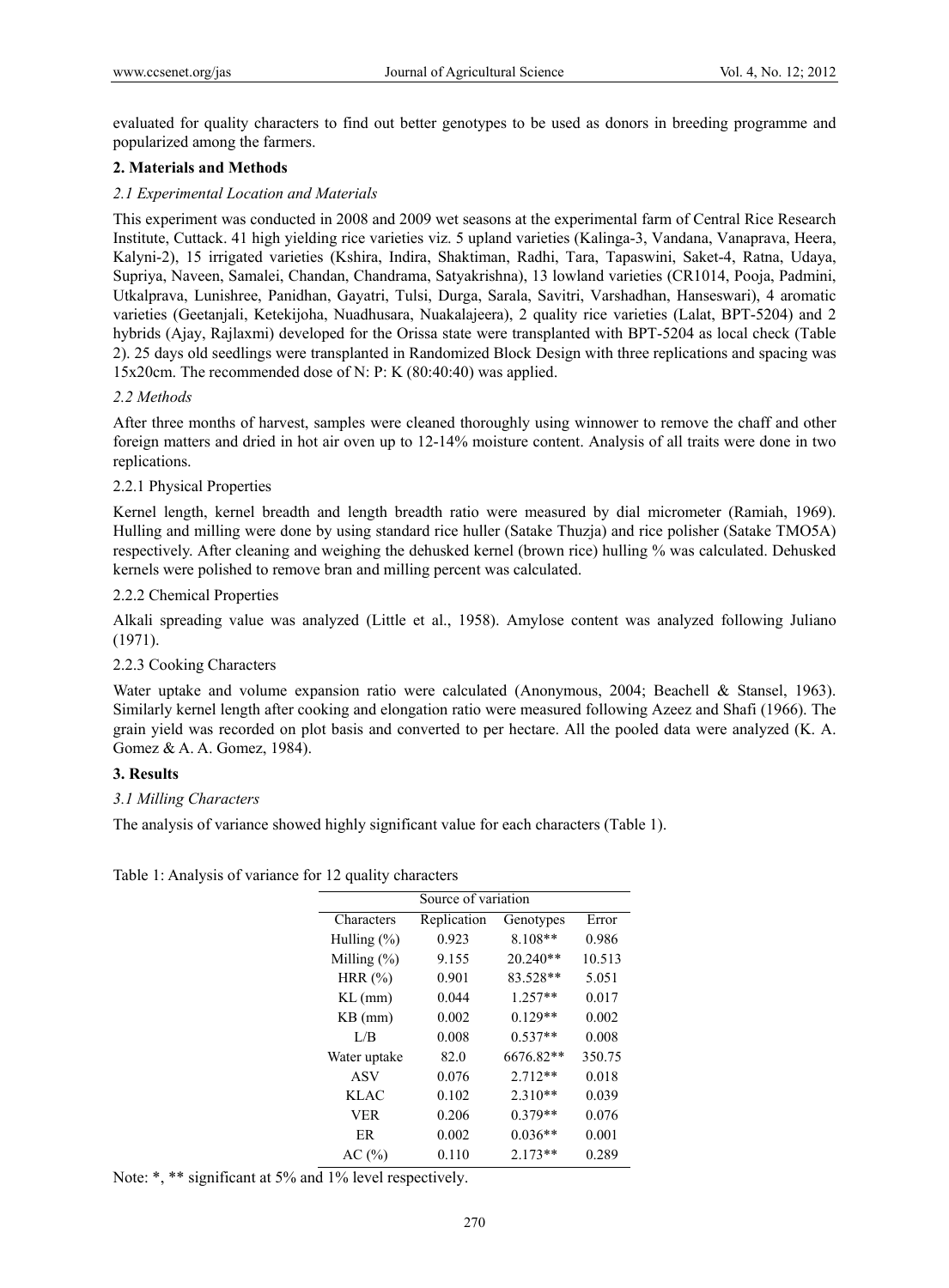The dehulling of rice is one of the important post harvest processes. If the hulling percentage is high, then the recovery of rice also increase. The hulling (%) varied from 71.0 (Vanaprava) to 81.0 (Ajay). The varieties viz., Radhi, Indira, Tapaswini Naveen, Lunishree, Gayatri, Durga, Geetanjali, Lalat etc are having >80.0% hulling. The lowest hulling percentage was observed in Vanaprava (71.0) and Kalinga-3 (72.5).

Milling out turn is the measure of rough rice recovery during milling. It is one of the important properties to the millers. The rice millers prefer varieties with high milling and head rice recovery, where as consumers preference depend on cooking and eating qualities (Merca & Juliano, 1981). The milling recovery is lowest in Vanaprava (62.0) and highest in Radhi (76.0). Out of 41 varieties, 29 varieties showed high milling out turn i.e.>70%. Most of the upland varieties showed low milling out turn.

Head rice recovery is the proportion of whole grains in milled rice. It varies depending on the variety, grain type, cultural practices and drying condition (Asish et al., 2006). More emphasis should be given to head rice recovery than to total rice yield since it is more important commercially and it is easier to improve (Jenning et al., 1979). HRR% is a heritable trait although environmental factors and post harvest handling are known to break the grain during milling (Fan et al., 2000). HRR% varied from 43.5 (Kalyani-2) to 68.0 (Pooja). Out of 41 varieties, 22 varieties are having better HRR% i.e >60.0. The upland varieties are having low head rice recovery i.e <60.0%. The scented and hybrid varieties are also having very good head rice recovery percent.

## *3.2 Physical Characters*

Grain shape, size and appearance are very important characters and determine the consumers acceptability. On the basis of average length and breadth of the kernel, these were classified in to different shape and size (IRRI,1996). The kernel length is highest in Geetanjali (7.54) followed by Rajlaxmi (7.45), Ajay (7.25), Lunishree (7.1), Samalei (6.7), Kalyni-2 (6.6) and Vanaprava (6.6) and lowest in Nuadhusara (3.88) followed by Nuakalajeera (3.92).

The kernel breadth varied from 1.74 (Satyakrishana) to Hanseswari (2.68). Depending on L/B ratio, 13 varieties viz., Saket-4, Ratna, Samalei, Satyakrishana, CR 1014, Lunishree, Geetanjali, Ajay, Rajlaxmi Kalinga-3, and Vanaprava are having long slender grain. The varieties viz., Savitri Gayatri and Nuakalajeera are classified as short bold type. Other varieties are having medium slender grain type. The value for each character for each varieties are given in Table-2.

### *3.3 Chemical Characters*

The alkali spreading value (ASV) gives the estimate of gelatinization temperature and it varied from 3.0 (Uday) to 7.0 (Indira) indicating very wide variability. The quality and quantity of starch and Gelatinization temperature strongly influence the cooking quality.The gelatinization temperature affects the water uptake, volume expansion ratio and linear kernel elongation (Vanaja & Babu, 2003). Alkali spreading value gives an idea for gelatinization temperature.

Water uptake is very important character because it is directly related to energy consumption.It is lowest in Tapaswini (97.5) followed by Ratna (110), Kalinga-3 (115), Heera (115) and Tulsi (125) and highest in Tara (330) following Indira (302.5), Chandrama (297) and Shaktiman (197.3). More water uptake require more energy for cooking so less water uptake is good for low income consumers. The amount of water uptake during cooking process is associated with the appearance of cooked rice (Fan et al., 2000).

Kernel length after cooking (KLAC)) is highest in Geetanjali (12.5) followed by Lunishree (11.9), Supriya (11.5) and Radhi (11.1) and lowest in Pooja (6.65) following Nuakalajeera (7.9), BPT -5204 (8.1) and Nuadhusara (8.2). It is influenced by genetic factors and environment specially temperature during ripening (Dela Cruz et al., 1989).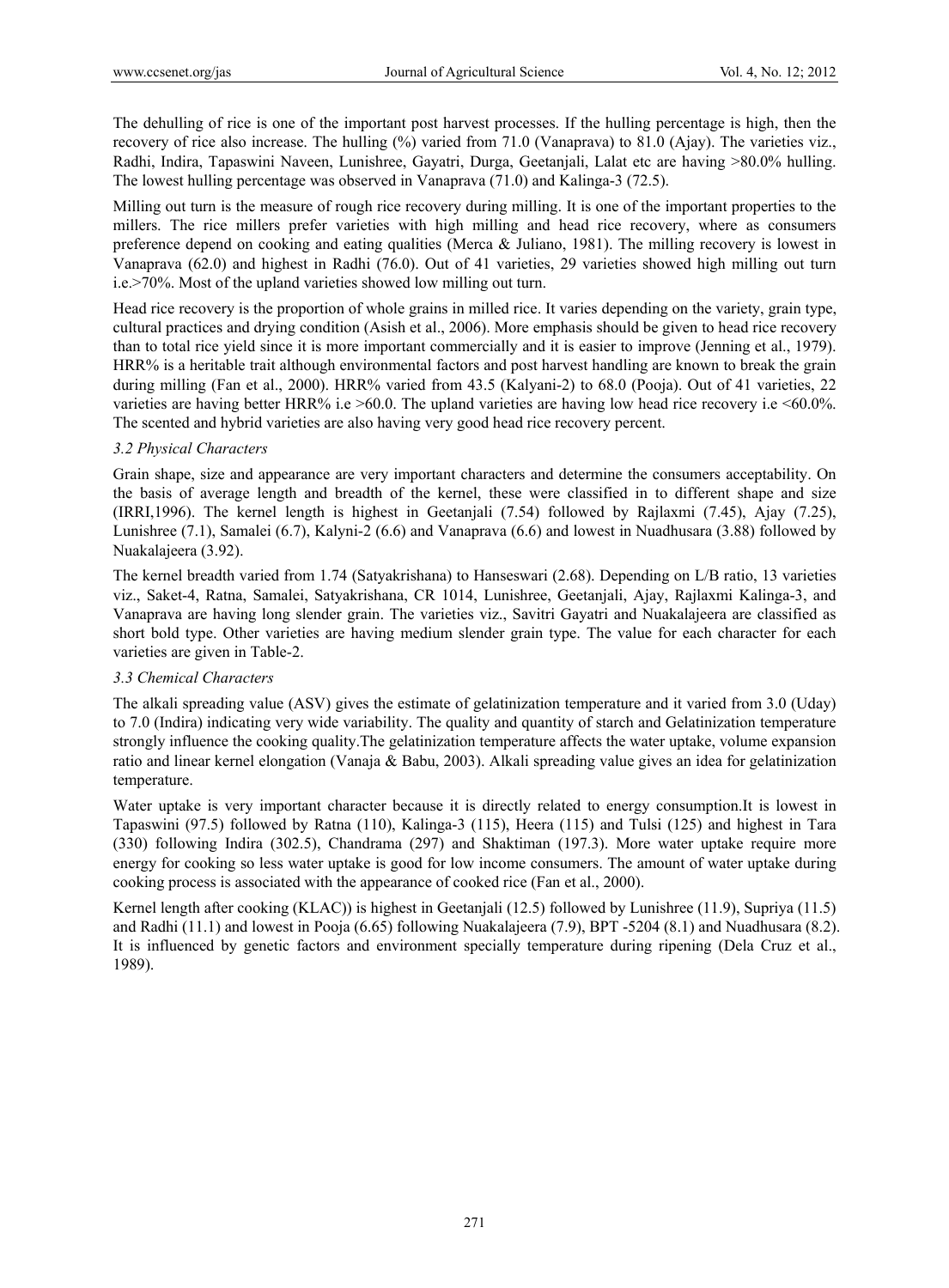| Varieties    | Hull%        | Mill%        | HRR%         | KL(mm)      | $\mathbf{KB}$<br>(mm) | L/B      | ASV        | $WU$ (ml) | <b>KLAC</b> | <b>VER</b>   | ER   | $AC\%$       | Yield(kg/ha) |
|--------------|--------------|--------------|--------------|-------------|-----------------------|----------|------------|-----------|-------------|--------------|------|--------------|--------------|
|              |              |              |              |             | upland                |          |            |           |             |              |      |              |              |
| Kalinga-3    | 72.5         | 64.5         | 45.5         | 6.5         | 1.9                   | 3.5      | 3.25       | 115.0     | 9.55        | 3.9          | 1.46 | 24.9         | 3100         |
| Vandana      | 77.0         | 68.5         | 59.0         | 5.95        | 2.25                  | 2.65     | 3.0        | 190.0     | 8.9         | 4.15         | 1.50 | 25.0         | 3400         |
| Kalyni-2     | 76.0         | 66.5         | 43.5         | 6.6         | 2.45                  | 2.7      | 3.0        | 197.5     | 10.0        | 4.0          | 1.51 | 23.7         | 3500         |
| Heera        | 77.0         | 80.5         | 48.5         | 6.2         | 2.35                  | 2.65     | 4.0        | 115.0     | 9.5         | 3.85         | 1.5  | 25.6         | 3200         |
| Vanaprava    | 71.0         | 62.0         | 46.0         | 6.55        | 2.0                   | 3.2      | 4.0        | 137.0     | 9.8         | 4.15         | 1.49 | 26.1         | 3300         |
|              |              |              |              |             | irrigated             |          |            |           |             |              |      |              |              |
| Kshira       | 77.5         | 66.5         | 57.5         | 5.6         | 2.38                  | 2.35     | 5.0        | 155       | 9.95        | 3.93         | 1.77 | 23.0         | 4500         |
| Indira       | 80.0         | 74.0         | 62.5         | 6.03        | 2.5                   | 2.41     | 7.0        | 302.5     | 10.5        | 3.7          | 1.7  | 23.8         | 3400         |
| Shaktiman    | 78.5         | 71.5         | 66.0         | 5.6         | 2.3                   | 2.44     | 7.0        | 297.5     | 9.5         | 3.4          | 1.66 | 24.45        | 3200         |
| Radhi        | 80.0         | 76.0         | 67.0         | 6.3         | 2.34                  | 2.71     | 4.0        | 152.5     | 11.1        | 3.4          | 1.74 | 22.2         | 4300         |
| Tara         | 78.5         | 71.0         | 65.0         | 5.7         | 2.37                  | 2.41     | 7.0        | 330.0     | 10.85       | 4.25         | 1.85 | 23.4         | 2800         |
| Tapaswini    | 80.0         | 74.0         | 64.5         | 5.45        | 2.1                   | 2.2      | 4.0        | 97.5      | 9.5         | 3.57         | 1.65 | 24.45        | 5100         |
| Saket-4      | 78.0         | 72.0         | 64.0         | 6.37        | 1.84                  | 3.45     | 7.0        | 242.5     | 10.7        | 3.45         | 1.67 | 24.8         | 4200         |
| Ratna        | 79.0         | 72.5         | 58.0         | 6.5         | 1.85                  | 3.46     | 5.0        | 110.0     | 10.5        | 3.4          | 1.64 | 23.1         | 4500         |
| Udaya        | 77.5         | 69.0         | 51.0         | 5.21        | 2.47                  | 2.1      | 3.0        | 130.0     | 9.45        | 3.25         | 1.81 | 24.7         | 5100         |
| Supriya      | 79.0         | 74.5         | 60.5         | 6.5         | 2.29                  | 2.85     | 5.0        | 125.0     | 11.5        | 4.0          | 1.76 | 22.7         | 3900         |
| Naveen       | 80.25        | 73.8         | 66.25        | 5.5         | 2.4                   | 2.3      | 3.0        | 237.5     | 9.28        | 3.87         | 1.65 | 23.2         | 4500         |
| Samalei      | 78.5         | 71.0         | 64.0         | 6.67        | 2.21                  | 3.01     | 6.0        | 150.0     | 10.95       | 3.75         | 1.62 | 24.7         | 4200         |
| Chandan      | 77.3         | 71.0         | 65.0         | 5.57        | 2.29                  | 2.42     | 5.6        | 200.0     | 8.0         | 4.1          | 1.44 | 23.7         | 4700         |
| Chandrama    | 79.0         | 72.75        | 64.5         | 5.7         | 2.35                  | 2.40     | 5.0        | 297.0     | 9.2         | 4.3          | 1.61 | 24.8         | 5400         |
| Satyakrishna | 77.0         | 71.0         | 63.65        | 6.5         | 1.72                  | 3.51     | 3.9        | 161.5     | 11.1        | 4.75         | 1.70 | 24.95        | 6300         |
|              |              |              |              |             | lowland               |          |            |           |             |              |      |              |              |
| CR1014       | 78.0         | 72.0         | 66.0         | 5.5         | 1.8                   | 3.05     | 6.0        | 187.5     | 9.0         | 3.6          | 1.62 | 24.0         | 4100         |
| Pooja        | 79.0         | 71.5         | 68.0         | 5.6         | 2.65                  | 2.73     | 5.0        | 202.5     | 6.65        | 3.4          | 1.71 | 22.0         | 4600         |
| Padmini      | 77.5         | 71.5         | 66.0         | 5.36        | 1.8                   | 2.9      | 6.0        | 170.0     | 9.0         | 3.4          | 1.68 | 23.2         | 3600         |
| Utkalprava   | 79.5         | 70.5         | 57.5         | 5.6         | 2.01                  | 2.79     | 6.0        | 165.0     | 9.5         | 3.75         | 1.68 | 22.1         | 4100         |
| Lunishree    | 80.0         | 72.2         | 58.0         | 7.1         | 2.24                  | 3.17     | 5.5        | 165.0     | 11.9        | 4.1          | 1.67 | 24.2         | 3900         |
| Panidhan     | 79.0         | 68.0         | 62.0         | 5.8         | 2.08                  | 2.82     | 5.5        | 170.0     | 9.3         | 4.1          | 1.59 | 23.9         | 3600         |
| Gayatri      | 80.0         | 71.5         | 61.0         | 4.97        | 2.7                   | 1.8      | 5.0        | 185.0     | 9.0         | 4.12         | 1.81 | 24.4         | 6100         |
| Tulsi        | 79.0         | 70.0         | 65.0         | 5.96        | 2.21                  | 2.69     | 6.0        | 125.0     | 10.4        | 4.0          | 1.74 | 23.5         | 4700         |
|              | 80.0         | 70.0         | 62.5         | 4.92        | 2.17                  | 2.51     | 5.5        | 120.0     | 9.15        | 4.0          |      | 22.8         | 4800         |
| Durga        |              |              |              |             | 2.02                  | 2.85     | 5.0        |           |             |              | 1.65 |              |              |
| Sarala       | 78.0         | 70.0         | 65.0         | 5.75        |                       |          |            | 150.0     | 10.05       | 4.0          | 1.74 | 22.2         | 4400         |
| Savitri      | 79.0         | 68.5         | 58.5         | 5.0         | 2.57                  | 1.94     | 6.0        | 165.0     | 8.6         | 3.87         | 1.72 | 24.3         | 5600         |
| Varsadhan    | 77.5<br>79.3 | 70.0<br>69.3 | 62.0<br>46.0 | 6.0<br>5.42 | 2.34<br>2.68          | 2.57     | 4.0<br>5.1 | 200.0     | 10.75       | 4.67<br>3.62 | 1.75 | 24.3<br>23.9 | 6200<br>4200 |
| Hanseswari   |              |              |              |             | Scented               | 2.25     |            | 155.0     | 8.4         |              | 1.52 |              |              |
|              |              |              |              |             |                       |          |            |           |             |              |      |              |              |
| Geetanjali   | 80.0         | 71.5         | 54.2         | 7.54        | 1.88                  | 3.97     | 5.0        | 215       | 12.5        | 4.12         | 1.66 | 24.5         | 4200         |
| Ketekijoha   | 79.75        | 74.0         | 64.0         | 5.47        | 1.91                  | 2.87     | 4.0        | 220.0     | 9.12        | 4.0          | 1.57 | 22.4         | 3900         |
| Nuakalajeera | 74.5         | 67.5         | 60.5         | 3.92        | 2.1                   | 1.85     | 4.6        | 183.6     | 7.9         | 5.25         | 2.0  | 22.35        | 4300         |
| Nuadhusara   | 77.5         | 67.4         | 66.1         | 3.88        | 1.83                  | 2.11     | 5.0        | 227.5     | 8.2         | 5.15         | 2.07 | 22.05        | 4800         |
|              |              |              |              |             | hybrids               |          |            |           |             |              |      |              |              |
| Ajay         | 81.0         | 72.5         | 63.0         | 7.25        | 2.07                  | 3.5      | 4.35       | 217.5     | 10.55       | 3.82         | 1.47 | 24.8         | 6400         |
| Rajlaxmi     | 79.0         | 71.0         | 60.6         | 7.45        | 1.94                  | 3.84     | 5.0        | 250.0     | 10.3        | 3.92         | 1.47 | 24.05        | 7100         |
|              |              |              |              |             | quality               |          |            |           |             |              |      |              |              |
| Lalat        | 80.0         | 71.8         | 62.0         | 6.5         | 2.05                  | 3.15     | 3.04       | 132.5     | 10.5        | 4.15         | 1.65 | 23.15        | 4600         |
| BPT5204(ck)  | 79.5         | 74.0         | 57.5         | 5.4         | 1.85                  | 2.91     | 4.0        | 230.0     | $8.1\,$     | 4.0          | 1.55 | 23.6         | 5100         |
| Mean         | 78.3         | 70.9         | 60.1         | 5.85        | 2.16                  | 2.76     | 4.88       | 185.4     | 9.78        | 3.95         | 1.66 | 23.8         | 4460.9       |
| $CV(\% )$    | 1.26         | 4.57         | 3.73         | 2.26        | 2.21                  | 3.29     | 2.78       | 10.1      | 2.03        | 6.97         | 2.16 | 2.25         | 3.61         |
| $SEm+$       | 0.70         | 2.29         | 1.58         | 0.09        | 0.03                  | 0.06     | 0.09       | 13.24     | 0.14        | 0.19         | 0.02 | 0.38         | 112.67       |
| CD(5%)       | 2.0          | 6.55         | 4.5          | 0.26        | 0.09                  | $0.18\,$ | 0.27       | 37.85     | 0.40        | 0.55         | 0.07 | 1.08         | 326.04       |

| Table 2. Physical, chemical, cooking characters and grain yield of 41 promising rice varieties of India |  |  |  |  |  |
|---------------------------------------------------------------------------------------------------------|--|--|--|--|--|
|                                                                                                         |  |  |  |  |  |
|                                                                                                         |  |  |  |  |  |
|                                                                                                         |  |  |  |  |  |

Note: Hull%: Hulling %; Mill%: Milling %; HRR%: Head rice recovery %; KL: Kernel length; KB: Kernel breadth; ASV: Alkali spreading value; WU: Water uptake; KLAC: Kernel length after cooking; ER: Elongation ratio; VER: Volume expansion ratio; AC: Amylose content.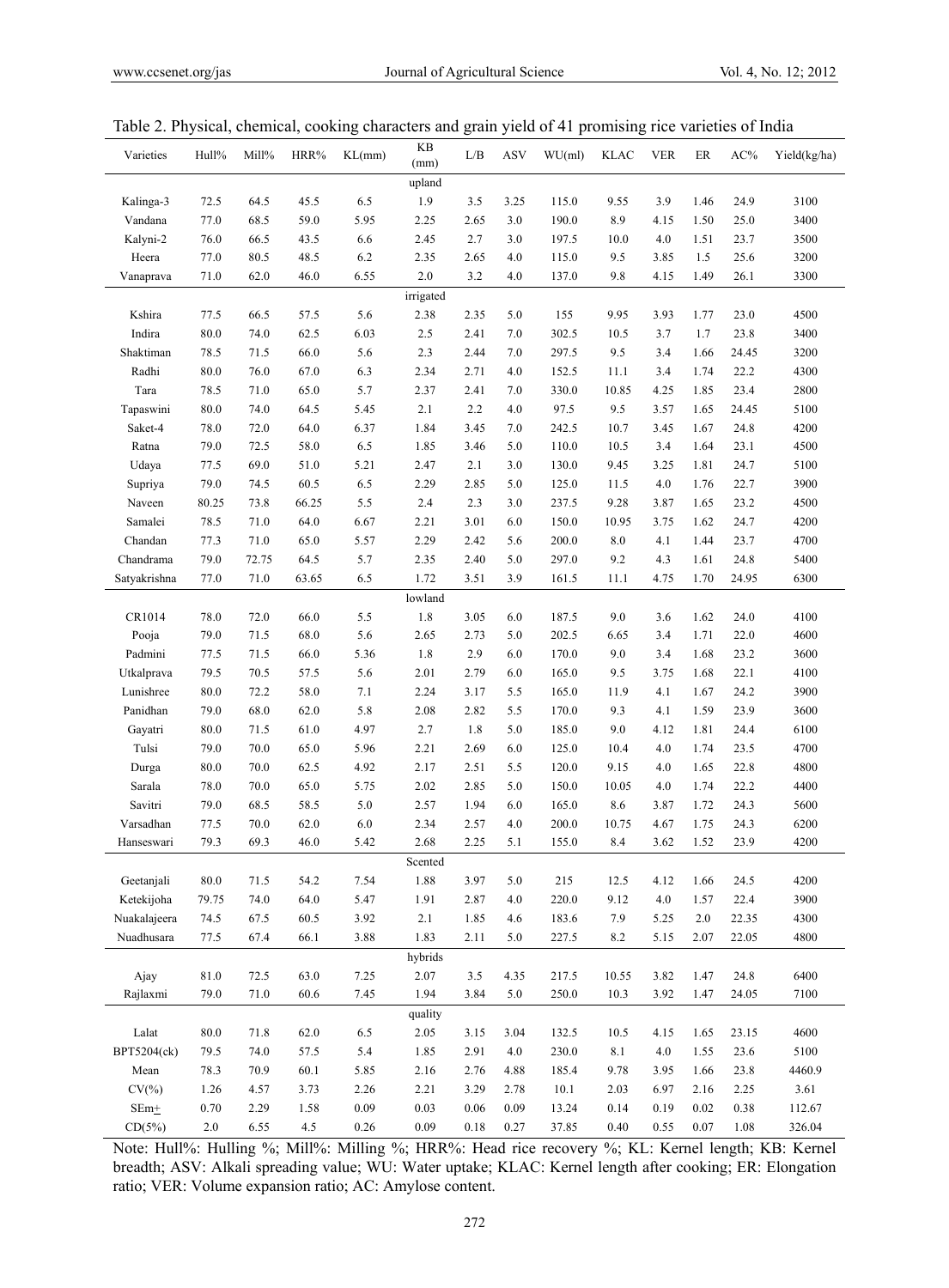## *3.4 Cooking Characters*

Elongation ratio is an important parameter for cooked rice. If rice elongates length wise, it gives finer appearance and it expands girth wise, it gives coarse look. Elongation ratio of the tested genotypes is highest in Nuadhusara (2.07) and Nuakalajeera (2.0) followed by Tara (1.85), Uday (1.81), Gayatri (1.81) and lowest in Chandan (1.44), Ajay (1.47) and Rajlaxmi (1.47). Aromatic short grain rice are having highest elongation ratio and hybrids are having lowest elongation ratio.

Volume expansion ratio is highest in Nua kalajeera (5.25), Nuadhusara (5.15) and lowest in Udaya (3.25). Out of 41 varieties, 21 varieties are having ideal value for volume expansion ratio (4.0-5.0). It is the positive character for lower income group for whom quantity is important criteria. However, more will be volume expansion ratio, less will be energy content per unit volume.

Amylose content is the major factor for eating quality (Juliano, 1993). It determines the hardness or stickiness of cooked rice, cohesiveness, tenderness, colour of cooked rice. Higher amylase content (>25.0%) gives non sticky soft or hard cooked rice. Rice varieties having 20-25% amylase content gives soft and flaky cooked rice. It is an indicator of volume expansion and water absorption during cooking (Deyner et al., 2001). Intermediate amylose content (20-25%) is usually preferred by Indians. In this study, all the tested genotypes are having intermediate amylose content except Heera (25.6) and Vanaprava (26.1).

Besides quality, yield is also very important for the farmers. Yield is highest in Rajlaxmi (7100 kg ha<sup>-1</sup>) followed by Ajay (6400 kg ha<sup>-1</sup>), Satyakrishna (6300 kg ha<sup>-1</sup>), Varshadhan (6200 kg ha<sup>-1</sup>) and Gayatri (6100 kg ha<sup>-1</sup>) and lowest in Tara (2800 kg ha<sup>-1</sup>) following Kalinga-3 (3100 kg ha<sup>-1</sup>) and Shaktiman (3200 kg ha<sup>-1</sup>).

The best genotypes for different characters are given in Table 3. The hybrids Ajay and Rajlaxmi possess high yield, head rice recovery, kernel length, kernel length after cooking. The varieties viz., Nuakalajeera and Nuadhusara possess high head rice recovery, kernel breadth and elongation ratio. Satyakrishna, a double haploid variety is very good in yield, head rice recovery, kernel length and kernel length after cooking and low kernel breadth. Geetanjali possess high Kernel length, Kernel length after cooking and low kernel breadth. Varshadhan possess high HRR%, Kernel length after cooking and yield. Ketekijoha and Tapaswini are having high HRR% which is very important character for making more profit. The varieties viz. Ajaya, Rajlaxmi, Varshadhan and Geetanjali are having good quality characters and yield better than check. So these varieties may be used in varietal development programme and popularized among the farmers.

| Characters           |                                          | Name of varieties                                                                             |  |  |  |  |  |  |  |
|----------------------|------------------------------------------|-----------------------------------------------------------------------------------------------|--|--|--|--|--|--|--|
| Hulling $(\% )$      | >80                                      | Indira, Radhi, Tapaswini, Naveen, Lunishree, Gayatri, Durga, Geetanjali, Lalat, Ajaya         |  |  |  |  |  |  |  |
| Milling $(\%)$       | >74                                      | Indira, Radhi, Tapaswini, Supriya, Ketekijoha, BPT5204                                        |  |  |  |  |  |  |  |
| HRR $(\%)$<br>>65    |                                          | Nuadhusara, Sarala, Tulsi, Padmini, Radhi, Tara, Naveen,                                      |  |  |  |  |  |  |  |
|                      |                                          | Chandan, CR1014, Pooja, Shaktiman                                                             |  |  |  |  |  |  |  |
| $KL$ (mm)            | >6.5                                     | Kalinga-3, Vanaprava, Kalyani-2, Ratna, Samalei, Satyakrishna, Lunishree, Geetanjali, Lalat,  |  |  |  |  |  |  |  |
|                      |                                          | Ajaya, Rajlaxmi                                                                               |  |  |  |  |  |  |  |
| $KB$ (mm)            | < 2.0                                    | Kalinga-3, Saket-4, Ratna, Satyakrishna, CR1014, Padmini, Geetanjali, Ketekijoha,             |  |  |  |  |  |  |  |
|                      | Nuadhusara, BPT5204, Vanaprava, Rajlaxmi |                                                                                               |  |  |  |  |  |  |  |
| $L/B$ ratio          | >3.0                                     | Kalinga-3, Vanaprava, Samalei, Satyakrishna, CR-1014, Lunishree, Ajaya, Rajlaxmi, Geetanjali, |  |  |  |  |  |  |  |
|                      | Lalat, Ratna, Saket-4                    |                                                                                               |  |  |  |  |  |  |  |
| <b>ASV</b>           | $4.0 - 5.0$                              | Heera, Ratna, Chandrama, Pooja, Gayatri, Sarala, Varshadhan, Geetanjali, Ajaya, Rajlaxmi,     |  |  |  |  |  |  |  |
|                      | Nuadhusara.                              |                                                                                               |  |  |  |  |  |  |  |
| >10.5<br><b>KLAC</b> |                                          | Indira, Radhi, Tara, Saket-4, Ratna, Supriya, Samalei, Satyakrishna, Lunishree,               |  |  |  |  |  |  |  |
|                      |                                          | Varshadhan, Geetanjali, Lalat, Ajaya                                                          |  |  |  |  |  |  |  |
| ER                   | >1.8                                     | Nuakalajeera, Nuadhusara, Tara, Udaya, Gayatri                                                |  |  |  |  |  |  |  |
| Yield                | >6000                                    | Satyakrishna, Gayatri, Vashadhan, Ajaya, Rajlaxmi                                             |  |  |  |  |  |  |  |
| (kg/ha)              |                                          |                                                                                               |  |  |  |  |  |  |  |

Table 3. Promising rice genotypes for different characters

Note: Hull%: Hulling %; Mill%: Milling %; HRR%: Head rice recovery %; KL: Kernel length; KB: Kernel breadth; ASV: Alkali spreading value; WU: Water uptake; KLAC: Kernel length after cooking; ER: Elongation ratio; VER: Volume expansion ratio; AC: Amylose content.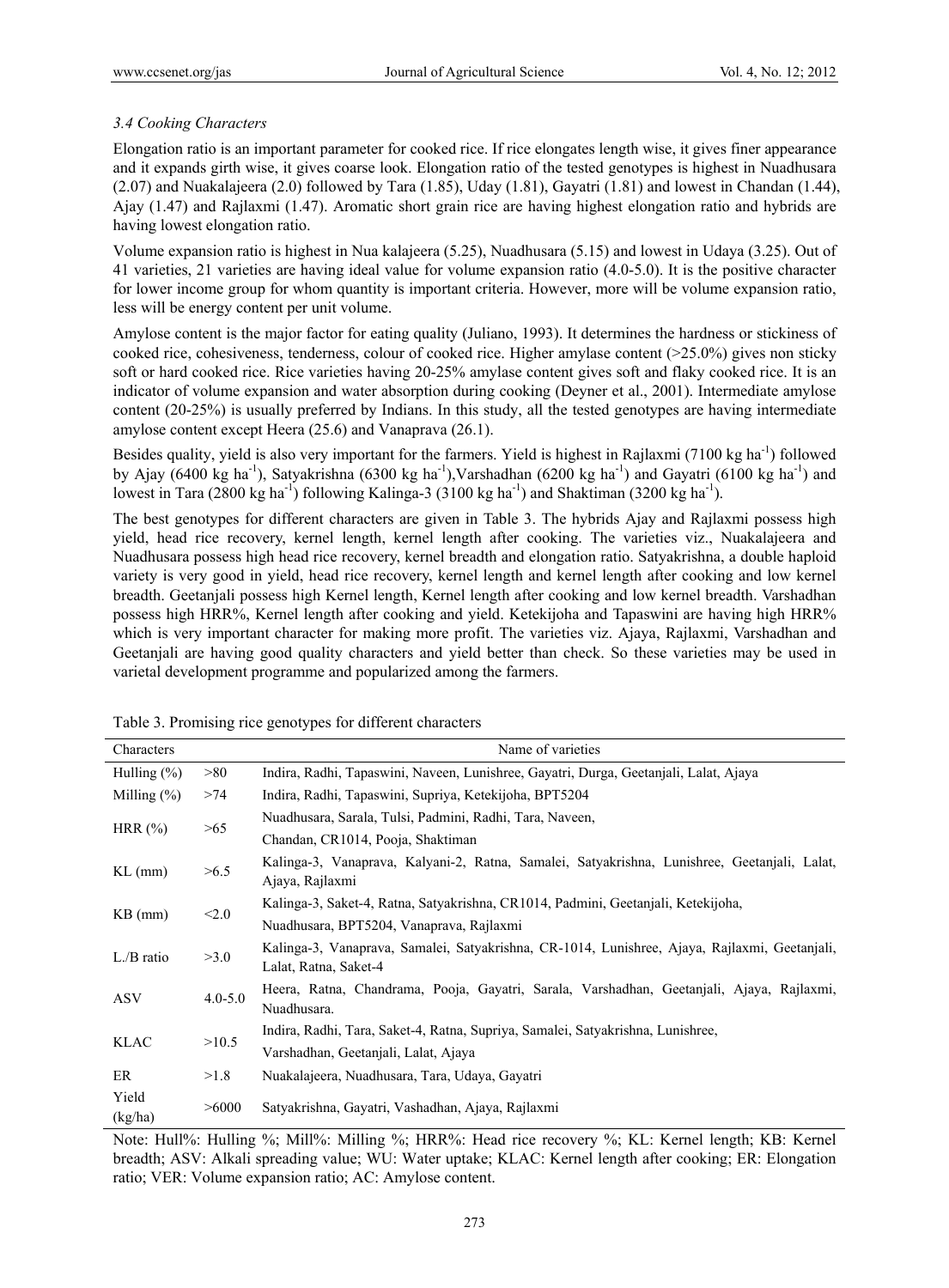#### **Reference**

- Anonymous. (2002). National workshops on Rice Research and Extension 2002. *Feeding the extra millions by 2025* (p. 1). Bangladesh Rice Research Institutes, Gazipur.
- Anonymous. (2004). Laboratory manual on rice grain quality procedures. *Directotate of Rice Research* (pp. 1-20). Rajendranagar, Hyderabad, India.
- Asish, K., Binod, R., Kalaiyarasi K., Thiyagarajan, & Manonmani, S. (2006). Physio-chemical and cooking quality characteristics of promising varieties and hybrids in rice (*Oryza sativa* L.). *Ind. Journal Genet, 66*(2), 107-112.
- Azeez, M. H., & Shafi, M. (1966). Quality in rice. *Technical Bulletin 13* (p. 50). Department of Agriculture, Government of West Pakistan, Lahore.
- Beachell, H. M., & Stansel, J. W. (1963). Selecting rice for specific cooking characteristics in a breeding programme. *Int. Rice. Comm. Newsl,* (Special issue), 25-40.
- Bhonsle, S. J., & Sellapan, K. (2010). Grain quality evaluation of traditionally cultivated rice varieties of Goa, India. *Recent Research in Science and Technology, 2*(6), 88-97.
- Das Sangeeta, & Borah, S. P. (2008). Studies on the genetic component of varieties for yield attributing and quality characters of some traditional rice varieties of Nalbari districts of Assam. *Indian J. Crop Sciences, 3*, 103-106.
- Dela Cruz, N., Kumar, I., Kausik, R. P., & Khush, G. S. (1989). Effect of temperature during grain development on the performance and stability of cooking quality component of rice. *Japaneese Journal of breeding, 39*, 299-306.
- Deyner, K., Johnson, P., Zeeman, S., & Smith, A. M. (2001). The control of amylase synthesis. *Journal of Plant physiology, 158*, 479-487. http://dx.doi.org/10.1078/0176-1617-00360
- Fan, J., Seibenmorgan, T. J., & Yang, W. (2000). A study of head rice yield reduction of long and medium grain varieties in relation to various harvest and drying conditions. *Transactions of the American Society of Agricultural Engineers, 43*, 1709-14.
- Gomez, K. A., & Gomez, A. A. (1984). Statistical Procedure for Agricultural Research. New York: John Wiley and Sons.
- IRRI. (1996). *Standard Evaluation Systems for rice* (4th ed). INGER Genetic Resources Centre. IRRI, Manila, Philippines.
- Itani, T. T., Masahiks, A. E., & Toshroh, H. (2002). Distribution of amylase, nitrogen and minerals in rice kernel with various characteristics. *Journ.Agril. Food Chem., 50*, 5326-5322. http://dx.doi.org/10.1021/jf020073x
- Jennings, P. R., Coffman, W. R., & Kauffman, H. E. (1979). *Grain quality* (pp. 101-120), International Rice Improvement. International Rice Research Institute, Manila, Philippines.
- Juliano, B. O. (1971). A simplified assay for milled rice amylose. *Cereal Science Today, 16*, 334-338, 340-360.
- Juliano, B. O., & Villareal, C. P. (1993). *Grain quality evaluation of world rices*. International Rice Research Institute, Manila, Philippines.
- Juliano, B. O., Perez, C. M., & Kaosa, M. (1990). Grain quality characteristics of export rice in selected markers. *Cereal Chemistry, 67*, 192-197.
- Little, R. R., Hilder, G. B., & Dawson, E. H. (1958). Differential effect of dilute alkali on 25 varieties of milled white rice. *Cereal Chem., 35*, 111-126.
- Merca, F. E., & Juliano, B. O., (1981). Physico-chemical properties of starch of intermediate amylase and starch. *Satarke, 33*, 253-260. http://dx.doi.org/10.1002/star.19810330802
- Mitra, J., Pattanayak, A., Dhiman, K. R., Bhadan, V. P., Hore, D. K., & Ngachan, S. V. (2010). Grain and food quality traits of some indigenous medicinal rice cultivars of Manipur. *International journal of food properties*, 13(6), 1244-1255. http://dx.doi.org/10.1080/10942910903034833
- Ramiah, K. (1969). *Grain classification* (p. 629). In Rice Research in India, ICAR Publication.
- SobhaRani, N., SubbaRao, L. V., Pandey, M. K., Sudharshan, I., & Prasad, G. S. V. (2008). Grain quality variation for physico-chemical, milling and cooking properties in Indian rice (*O. sativa* L.). *Indian J. Crop Sciences, 3*(1), 133-136.